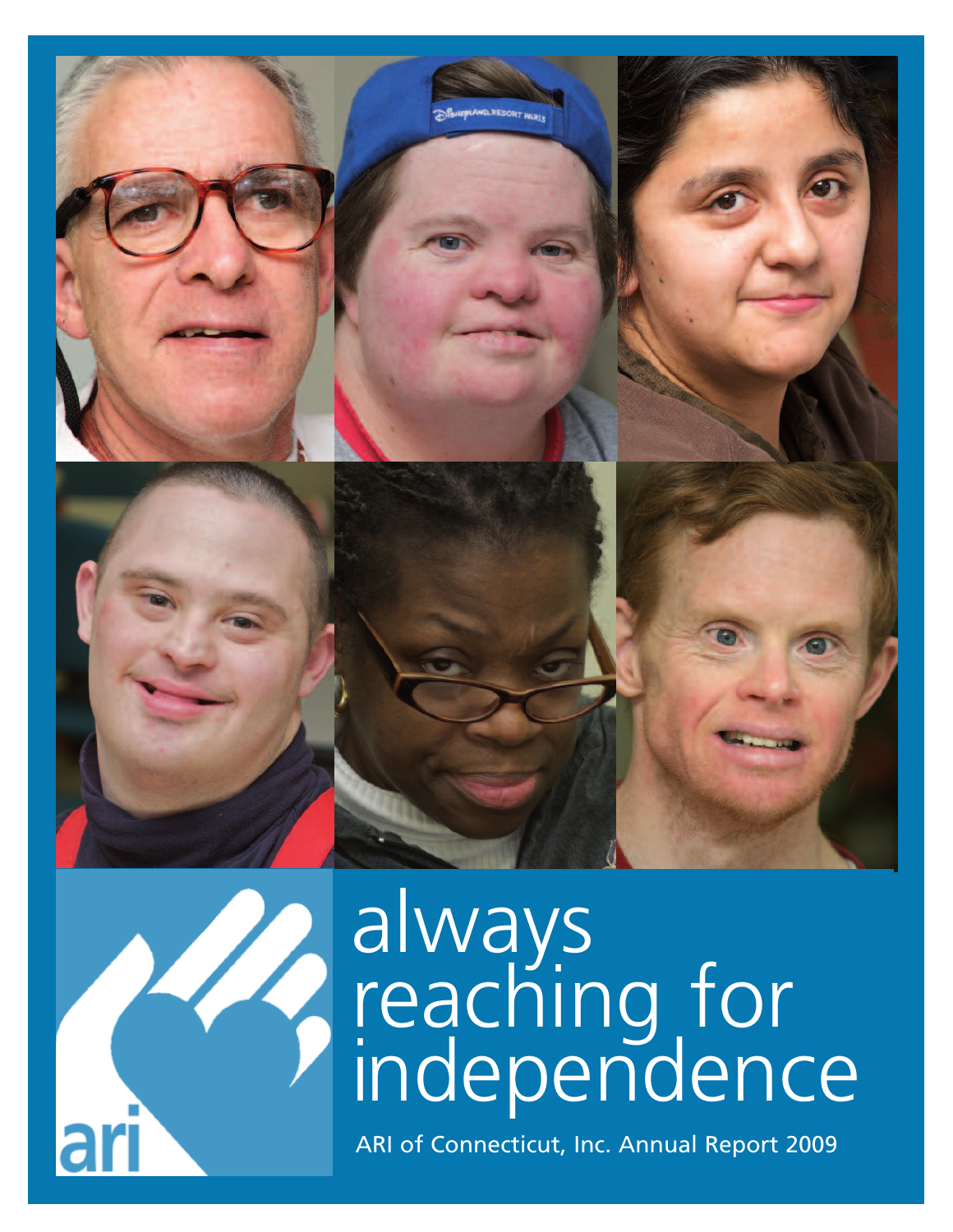

We began our year preparing for our accreditation process with the Commission on the Accreditation of Rehabilitation Facilities. C.A.R.F. provides an international set of standards that are recognized as best practices in the industry of rehabilitation. Besides our outstanding programs, we were cited for

our exemplary process in the creation and implementation of our strategic plan. We were granted a three-year accreditation, an accomplishment of which we are very proud.

We are very fortunate to have an extremely dedicated and caring staff that maintains a level of professional care and knowledge of the clients whom we serve. Through their actions, they prove that service to our clients isn't a hobby or an occupation, but a way of life. Without them, we'd just be another agency providing services to people with disabilities.

While our year has been successful, there is much, much more to be done. Our annual increase from the Department of Developmental Services will continue to be "zero" for the foreseeable future. We must continue to seek ways of doing more with less. Exploring alternate funding sources and seeking ways of being more efficient and effective within our limited scope of resources are crucial to our success. As we transition to a "fee for service" model from "grant-based funding" we must take advantage of every opportunity that presents itself to ensure financial viability.

We are looking at developing additional support for other disability groups, offering progressive and alternate forms of rehabilitation, and creating deeper partnerships with our sister agencies as well as our regional and statewide officials. With your support we will be ready, willing, and able to embrace these challenges and hurdles ahead.

On behalf of our staff, board, volunteers, and our community, I thank you for your continued support. Together we are achieving our mission and beyond.

#### ARI BOARD OF DIRECTORS

**OFFICERS** Allan Sussman *Chairperson* John Russo *Chairperson-Elect* Charles G. Hertz, M.D.\* *Vice Chairperson* Kamalesh Banerjee, Ph.D. *Treasurer* John Downing *Secretary* Mario Musilli, Esq. *Past Chairperson*

—Matthew Reyher

BOARD OF DIRECTORS

Donald Axleroad<br>Gerald R. Bosak, Jr. Lee Combrinck-Graham, M.D.<br>Ginny Fox Christopher M. Foxall Adriano Gatto Leon Hanna, D.D.S. Gail Malloy Marcia Bresslour Staines Matthew Tackman Carmine Vaccaro

### ari president/ceo board of directors

Over the last few years, we have seen significant cultural changes at ARI of CT. Both staff and clients are exhibiting a renewed sense of pride and the camaraderie between them is heartfelt. The respect between line staff and management underscores that the messages and goals of the agency are more than words, they're a mantra.

In this past year, ARI has seen an increase in public relations and community recognition. Our events continue to attract a greater number of supporters and our name and mission are becoming much more recognized. Last year, ARI took fund raising to a new level. In a year when many nonprofits have seen a significant decline in contributions, each of ARI's events has significantly exceeded past results. We have even added a fall event to our fundraising calendar.

Perhaps our greatest accomplishment is the establishment of the ARI Endowment Fund. As the endowment is funded, over the next few years, we will have taken a major step to ensure the financial stability of ARI. Included within the endowment program is the vehicle for implementing a planned-giving program. As alternative planned-giving options are incorporated into the overall program, the opportunity for achieving a major increase in donations is extremely promising.

Lastly, we have begun the renovation of the Richmond Hill building. Scheduled to begin this fall, the renovation will take place in several phases.

Despite a worsening economy, the coming year promises to deliver even more success. None of these accomplishments would have happened without a dedicated board, a committed staff and a strong management team. I want to thank everyone for their time and effort. It is truly appreciated. I look forward to working with each of you next year.

—Allan Sussman

#### BOARD OF DIRECTORS EMERITI

Barbara Aronica-Buck Peter A. Buck Henry Brenner, Ph.D. Arlene O. DuBiago Edward Granelli Sari Jaffe, Esq. Louis Lotstein\* Paul G. Macari Thelma V. Martin\* Philip Molstre Dennis Murphy\* Frank D. Rich, III

Richard W. Saunders Richard E. Taber Francis White\* *\*deceased*

Matthew P. Reyher PRESIDENT AND CEO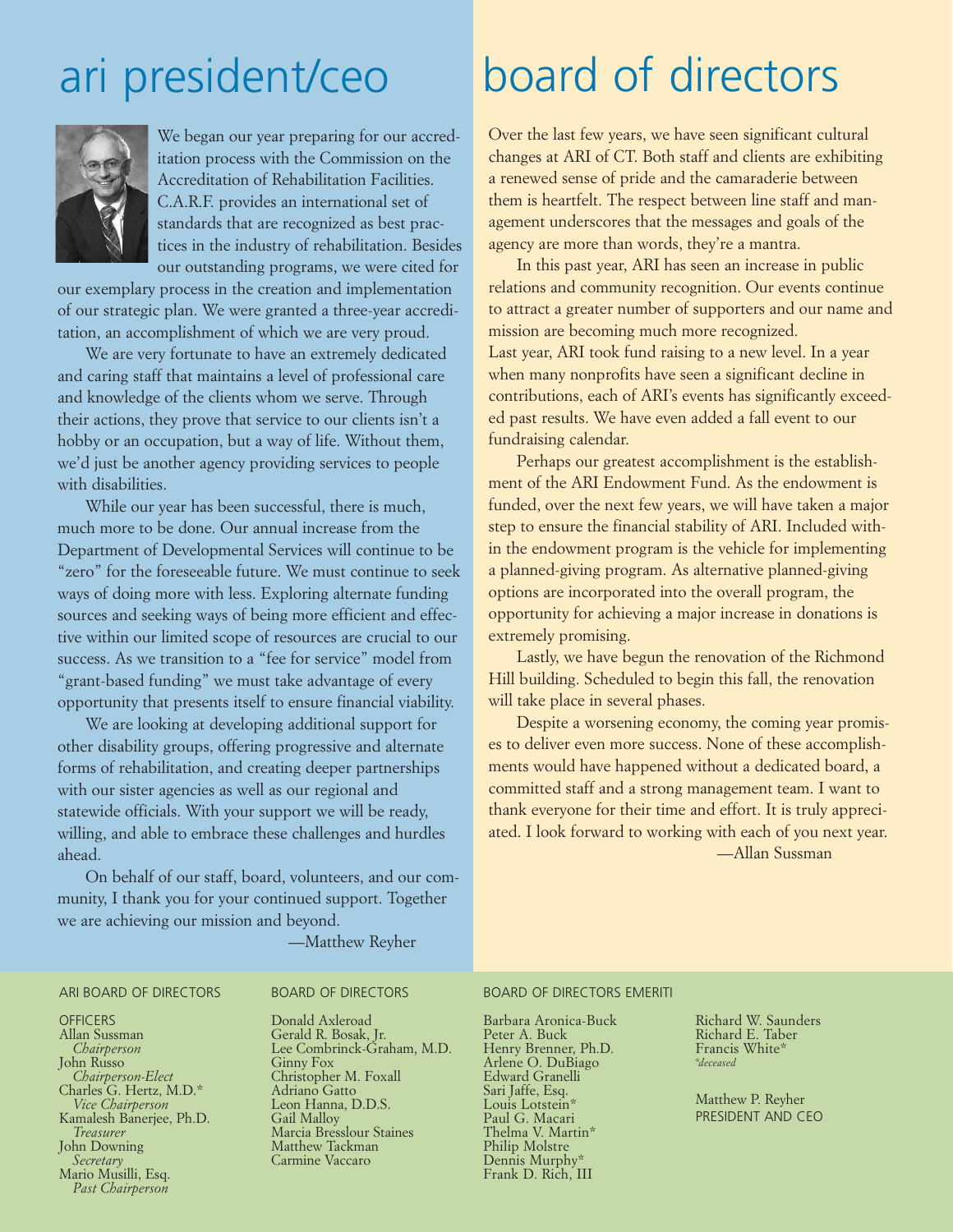### human resources

The results of the most recent Employee Feedback Survey indicated that agency morale and satisfaction is on the rise. When asked if "morale at ARI is high," 91.50% of participants responded positively. Out of 36 questions, 30 received a positive response rate. The final question in the survey sums up the results adequately—97.90% of participants positively indicated that they are proud to work at ARI.

This is certainly reflected in the awards that are bestowed upon our stellar staff. ARI would like to congratulate the following special employees on their accomplishments.

#### **longevity awards**

30 YEARS: Beatrice Grabell

### in memoriam

This past year the ARI family lost four great friends.

In September of 2008, artist MARGARET FIORE passed away. Maggie was a member of the ARI Artist Initiative for 7 years. Along with being a wonderful painter, Maggie was a bocce player, bowler, and a great friend to us all.

In November of 2008, STEPHEN GROVE passed away. Stephen was best known for being a founder of and a drummer in the ARI Heart and Soul Band. Stephen was a long time employee of Goodwill Industries in Stamford and lived

### quality services

A new initiative, the Quality Management and Compliance Department, has been developed and managed by Dr. Robert J. DiDomenico. A Continuous Quality Improvement (CQI) Plan has been designed and implemented, of which the four key components are planning, measurement, assessment and improvement.

Information from various sources is reviewed through a Utilization Review system. Case records are reviewed and health and safety, management, risk management, individual planning for the persons served, input and satisfaction surveys are used. The department changed the parent advisory group to a family advisory group to involve non-parental family members to be more inclusive. Rights, accessibility planning, strategic planning, marketing, and public relations planning are included in the CQI Plan.

15 YEARS: Darlene Caviness and Tammy DeLeo 10 YEARS: Cynthia Lowe, Octavia Pollard, and Paulette Wilson

5 YEARS: Lisa Anderson, Carline Archer, Renee Atkins, Deborah Cameron, Veola Flemming, Laura Floyd, Karen McIntosh, Marjorie Mair-Riley, Maxine Mereigh, Pauline Rafalko, Carla Wright, and Matt Whyte

#### **staff awards**

ROOKIE OF THE YEAR AWARD: Ebony Grant, *Residential Manager Lotstein House* ALWAYS REACHING FOR INDEPENDENCE AWARD: Tysha Smith, *Group Leader Tally Ho House* THE HEART OF THE AGENCY AWARD: Carlette Brisseaux, *Residential Manager Palermo House* THE TEAM AWARD: Robin White Dimmock and Cynthia Bruce Lowe, *Day Direct Service Workers Basic Skills*

in his own apartment for the last several years. Stephen was a good friend and will be missed by ARI as well as the Stamford High Football Team, of which he was a manager.

In May of 2009, ERIK HENDERSON passed away. Erik was a member of the day program community experience group at ARI. Erik loved playing cards, listening to music and playing the harmonica.

In December of 2008, we lost Dr. CHARLES HERTZ, board member, father of Mark Combrinck-Hertz, a client of ARI, and husband of board member Lee Combrinck-Graham. Dr. Hertz served on the board of directors at ARI, most recently as Vice President.

All will be missed by the ARI community.

Dr. DiDomenico uses DDS (Department of Development Services) licensing and QSR (Quality Service Review) forms, along with the CARF – The Rehabilitation Commission – international standards. ARI received a 3 year accreditation by CARF in 2008. – the highest award given to organizations world-wide. Dr. DiDomenico assisted the health and safety committee, the human resource/staff development committee and the policy and procedure committee in the process.

The Quality Management and Compliance Department is an important, integral part of ARI. It ensures that our mission and values are embedded into our daily routines and lives. It assures quality services are being delivered and it advocates for the rights of all persons served. It strives to make sure that the best, meaningful services are delivered to our clients so that they are ALWAYS REACHING for INDEPENDENCE.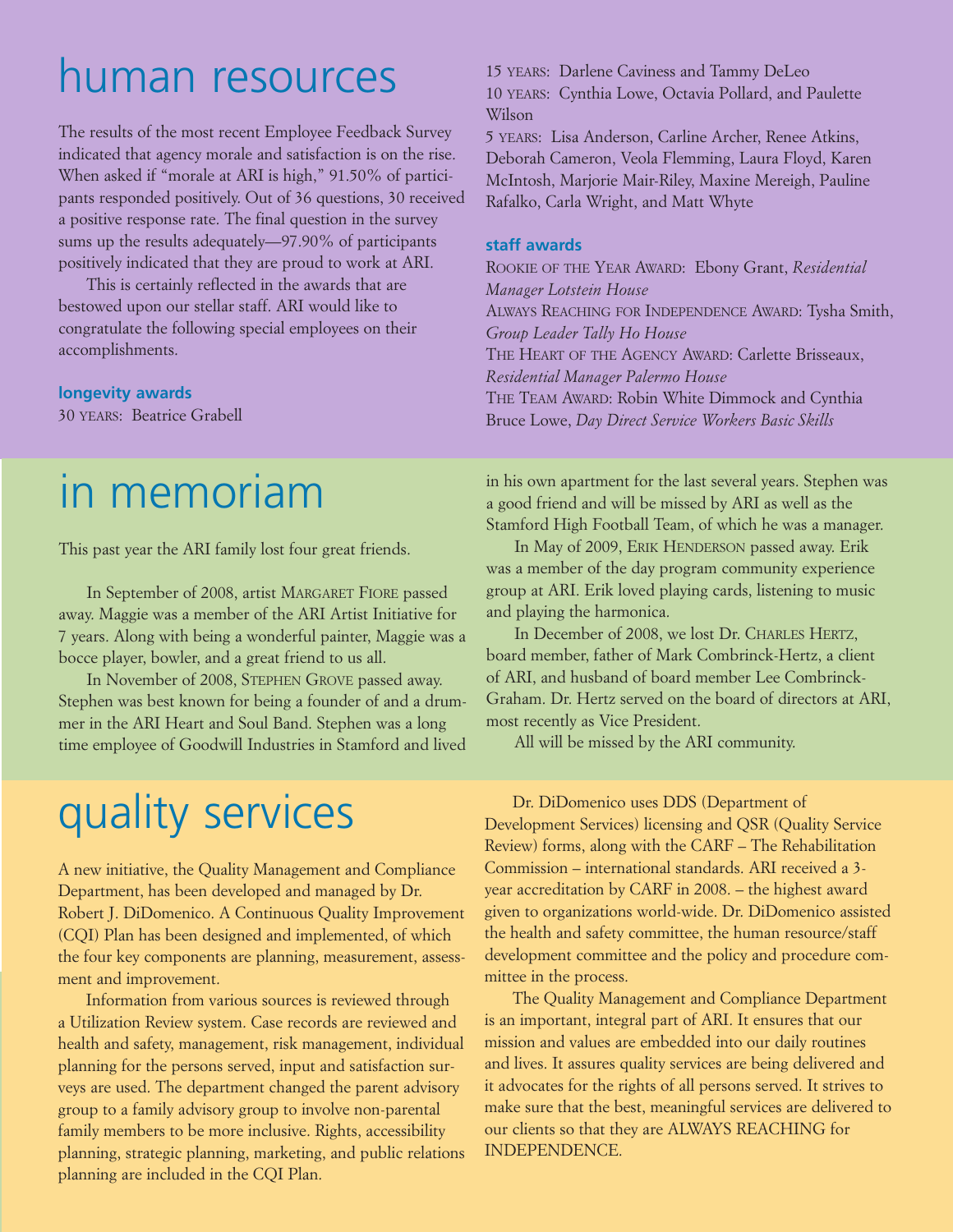### day and residential services

It's simple: Jobs, Homes, Life Skills. This describes the services provided by ARI. The meaningful work done to support those areas of service, however, is much more exciting and complex.

#### **jobs**

After meeting someone new and after your initial introduction, your first question is typically, "What do you do?"

Employment gives us an identity and suggests our role in society. Employment provides people with opportunities for self sufficiency, valuable social interactions, the opportunity to establish lasting friendships, and self-esteem. Employment gives us a sense of belonging, gives purpose, structure, and meaning to the day.

There is no difference whether we are talking about ouselves, the people we meet, or the people we serve.

The job front has been tough for everyone this year, including the clients at ARI. However, we continue to work with them to better market themselves and find new and exciting jobs. Job placement continues to work with clients on resume building and job searching. This past year ARI has begun working with BESB (Board of Education and Services for the Blind) and currently is providing job services for two clients through this program.

Through the help of Production Providers, the inhouse production department has seen more contracts which has allowed clients the opportunity to earn money as well as learn some important skills.

ARI also seeks outside contracts for its in-house Landscaping and Housekeeping Crews. ARI markets these crews to the public and relies on both business and private contracts. This past year ARI has posted these services on the internet in order to add to its growing schedule.

#### **homes**

The next question might be, "Where do you live?" A home is one's center—a place to belong, a place for your things and a place to foster relationships. Our group homes provide this and more. They provide a sense of



family, a place to make friends, a place to have fun, and a place to learn and grow.

ARI always accommodates the residential needs of each client, no matter how challenging. A new bed was added at Truglia House so that a client

would be able to receive much needed, added support. This has brought much more joy to her life; she has new roommates and has flourished in her role at the home.

At Lotstein House, a respite bed was opened and filled by an emergency placement allowing a young woman to move in and join the family of residents. The staff and residents of the home accommodated this young woman and welcomed her with open arms.

Staff continues to work with residential clients in all of our homes on skills that afford them the highest level of independence. There is always something fun and exciting happening at the homes. From playing the Nintendo Wii to listening to music, clients continue to maintain an active and busy lifesyle.

The Individualized Home Supports program (formerly Supported Living) continues to grow and change. Staff continues to work with clients on goals and programs that allow for individualized independent living. Living in your own apartment is expensive, so, once again, ARI received a grant from the First County Bank Foundation to help with emergency expenses that are incurred by clients.

#### **life skills**

ARI embraces all opportunities that lead to independence and self-reliance. These skills include getting along with others, taking care of yourself, managing money, understanding safety, speaking up for what you want and like, and anything

that leads to a healthy, happy life.

The Day Services provides activities that promote selfesteem and independence. From bake sales and flower sales to trips to the zoo and the state capital, it has been a busy year. The Self-advocacy Group, which meets on a regular basis, helps clients speak up and make positive changes in their community. The group initiated a trip to the Capital in order to learn more about the way their government works. They followed the national elections and initiated a poll and a mock election for ARI clients and staff.

The day program expanded its computer lab. Through a grant, ARI received 10 new computers to help clients learn life and job skills that will help them succeed in their community. These computers will allow more clients to browse the web and search for current events and news.

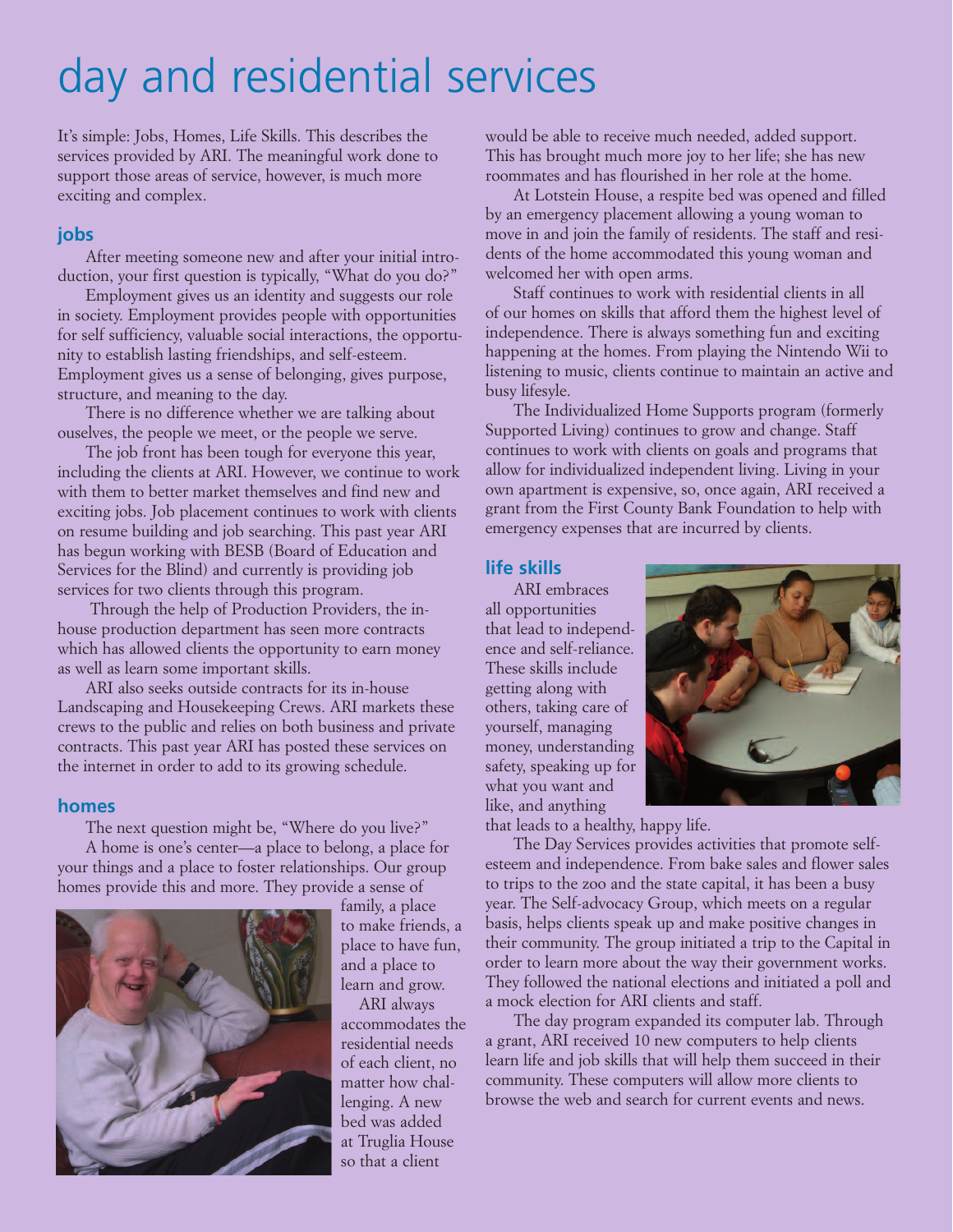ARI has been very fortunate this past year. Despite the economic downturn we have seen an increase in community support! We are spreading the word and marketing ARI's fantastic services and volunteer opportunities by attending more and more business and nonprofit functions in the community.

Last October, ARI received ten new computers from IBM, through a Technology Partnership with the United Way of Western Connecticut. These computers were placed in the Richmond Hill computer lab and will be used by clients to learn new skills, browse their favorite websites, and look for jobs.

The ARI Artists' Initiative produced its second annual calendar right in time for the holidays. This year's calendar was sold at several Miller Hallmark stores in Fairfield County. Our goal for 2010 is to find least twelve sponors, one a month. All profits go towards purchasing supplies for the classes.

Our Annual Appeal, held each December, surpassed previous numbers in both donors and amount raised.

In April, volunteers from the Stamford Kiwanis Club, through Rebuilding Together Fairfield County, brought over thirty volunteers to Palermo to paint each bedroom. Clients were able to choose their own colors. In May, the Synapse Group of Stamford, through AmeriCares HomeFront, brought over seventy volunteers to Lotstein House. They painted the interior and planted a new garden outside. Sunrise Cottage was also treated to some TLC by the Ridgefield Bank. All projects were fully funded by the respective volunteer groups.

The Third Annual Walk for Independence, held each May, had more walkers and donations. Over fifty clients participated with almost two hundred community volunteers/walkers. Despite the rainy weather, the Walk surpassed expectations and *everyone* enjoyed the festivities.

For the 14th consecutive year the Lotstein/Martin Golf Tournament took place in June. Over 100 golfers played at Sterling Farms Golf Course and stayed there for the Awards luncheon. Once again, the event surpassed expectations.

ARI continues to seek community support and gives back to the community as well. ARI is in the process of developing an endowment program and a public relations calendar to expand the name and quality services throughout the community. Without the community ARI cannot provide the quality services our clients deserve.

We would like to thank everyone for supporting our mission and our agency throughout the year.

### development recreation and volunteers



ARI saw over 75% of its clients participating in recreation events throughout the year.

We took a 4-day trip to Portland, Maine in August, and a 5-day trip

to 1000 Acres Dude Ranch Resort (Stony Creek, NY) in September. These trips gave participants the opportunity to relax and unwind with friends.

We attended a number of sporting events including a New York Mets game, Bridgeport Bluefish baseball games, Bridgeport Sound Tigers hockey games, a Harlem Globetrotters game, and a WWE wrestling event!

Of course, the clients at ARI enjoy *participating* in sports as well! The ARI recreation calendar offers golf with Challenged People in Motion at Sterling Farms Golf Course, Special Olympics bocce and walking club at Scalzi Park, basketball at the Yerwood Center, aqua-aerobics at the Darien YMCA, and bowling at Rip Van Winkle Lanes in Norwalk. In addition to the weekly Saturday bowling, we also started a Special Olympics bowling team last fall. Five ARI bowlers competed in the Special Olympics Holiday Sports Classic in November of last year.

The ARI Artists' Initiative displayed their work in a month-long show at the New Haven Free Public Library's Art Gallery. The show was entitled "Caring and Sharing: Imaginative Art by People with Disabilities." The artists' reception was held at the library on Saturday, April 25th, at which the artists had a chance to respond to questions and receive praise for their hard work!

We wouldn't be able to offer so many programs without the support of our dedicated volunteer team! On average, volunteers donated over 100 hours per month working with clients. In addition to the many individuals who volunteer their time with ARI, we also have been fortunate to have a number of volunteer groups, including: BuildOn, Community Volunteers in Action (CVIA), ARI Youth Corps, Rye High School Lacrosse Team, Synapse Group, and the Kiwanis Club of Stamford.

Thomson Reuters, once again, sponsored three bowling parties and provided lunch at the annual client holiday party. Presents and cake were also donated by the Stamford Police Union.

ARI thanks our volunteers who enable the recreation department to provide programs for all of our clients.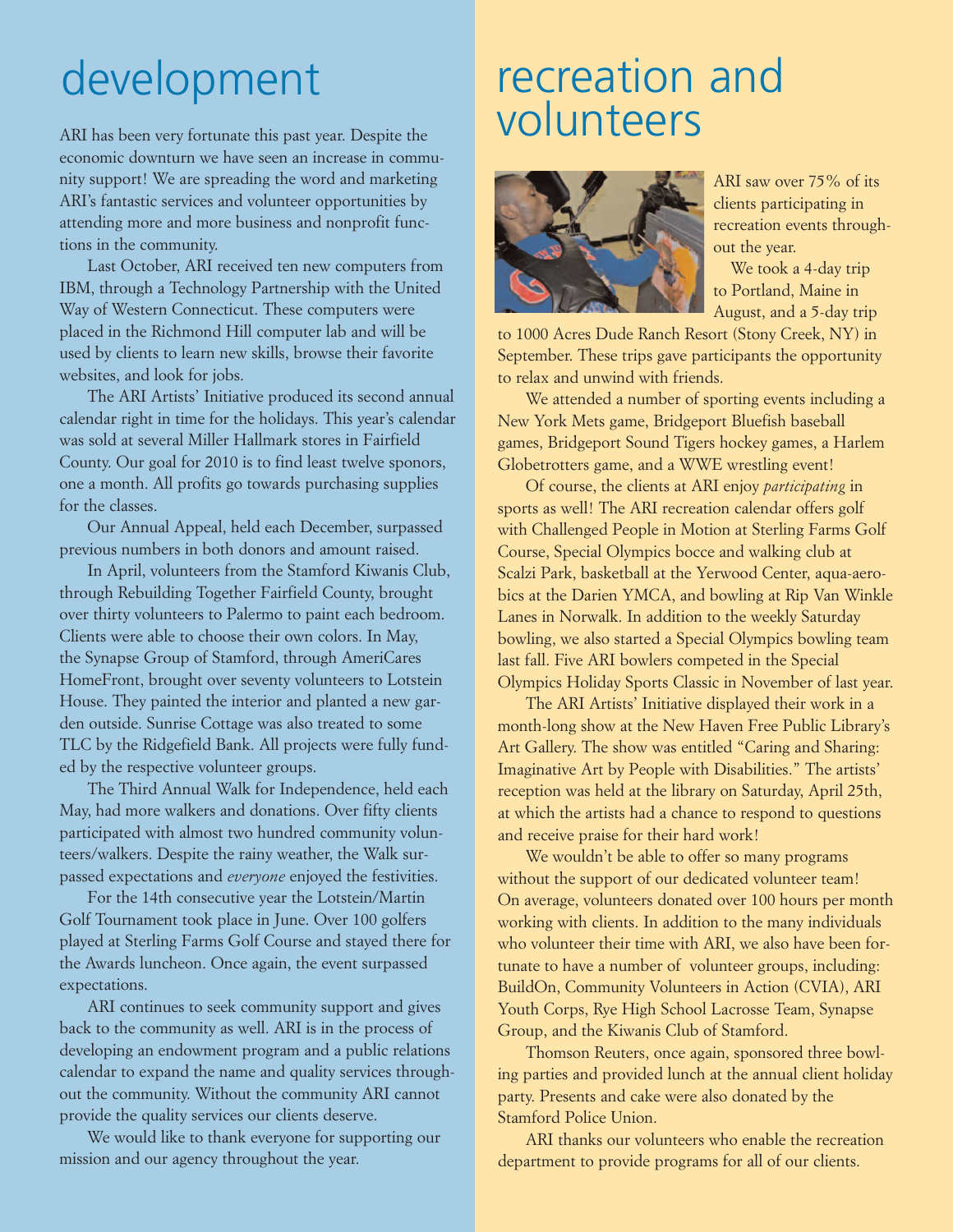## finance

The Finance department consists of five dedicated staff that provide service in the following areas: Accounts Payable, Elizabeth King; Payroll and Benefits Administration, Gloria Clark; Internal Audits and Consumer Entitlements, Maxine Mereigh; Billing, Accounts Receivable and Finance Manager, Beatrice Grabell; Financial Budgeting and Reporting, and Cash Management and Investments , John Gorcynski; and our dedicated Information Technology department, Sheldon Morrison.

We implemented internal audits on the monthly billings submitted by our Day Service and Residential programs; successfully cross-trained the billing, payroll, accounts payable and consumer subsidiary areas; completed the waiver monthly billing, payroll processing and accounts payable by their deadlines; and completed the 2009–2010 agency and 5-year capital budgets.

For the second year in a row, we have hired a summer intern from the Stamford Academy of Finance, Tahjna Scott, to work closely with our accounting staff to learn the different aspects of accounting.

We also hired an Information Technology Systems Administrator, Sheldon Morrison, to help manage the wide array of communications within our agency (telephone, computers, networks, payroll time clocks, software, security systems, etc.). He received his Bachelors degree from Lee University in the field of telecommunications and has been with the agency almost four years. We are happy to have Sheldon as part of the Accounting/IT department team.

This year we had the distinct privilege of honoring Beatrice Grabell as she marked her 30th year of employment at ARI. She has been a dedicated and loyal staff member since 1979. She is a hard worker and "loves" the work that she does. Congratulations, Bea!

> ARI Of Connecticut, Inc. UNAUDITED FINANCIAL REPORT 2008–2009

| <b>REVENUE</b><br>Fees<br>Contracts<br>Grants<br>Contributions<br>Investment Income<br><b>TOTAL REVENUE</b> | \$6,213,682<br>\$151,436<br>\$29,446<br>\$101,442<br>\$12,009<br>\$6,508,105 |
|-------------------------------------------------------------------------------------------------------------|------------------------------------------------------------------------------|
| <b>EXPENSES</b><br>Administration<br>Day Programs<br><b>Residential Programs</b><br>Other                   | \$985,144<br>\$1,754,610<br>\$3,809,780<br>\$211,265                         |
| <b>TOTAL EXPENSES</b>                                                                                       | \$6,760,799                                                                  |
| NET PUBLIC SUPPORT AND<br>REVENUE OVER EXPENSES AFTER<br><b>DEPRECIATION</b>                                | (\$252.694)                                                                  |

The financial report presented is an unaudited report. The audit for the fiscal year <sup>2009</sup> will be completed by October 15, 2009.

## professional staff

Arleana Adams Wendy Aldershof Christine Alexander Judith Alphonse Magdelah Alphonse Lisa Anderson Carline Archer Renee Atkins Armando Azana Yvette Banks Clifford Beauleau Jeannette Bedini Dekenya Bell Toneichia Bolden Beverly Bonfoey Holly Bosley Kislene Bosse Carlette Brisseaux Max Brisseaux Carolyn Brown Theresa Brown Cynthia Bruce-Lowe Judith Bruen Deborah Cameron Darlene Caviness Gloria Clark John Conrad Mary Cook Thaddeus Cuffee Andy Dayes Tammy DeLeo Simone Desvarenes Jheanell Dhamalie Robert DiDomenico Robin W. Dimmock Ahisha Douglas Felicia Drungo Sharil Dumas Marnie Dupree-Nelson Julia Edwards Valerie Ennis Veola Flemming-Kelly Laura Floyd Virginia Foldoe Micheline Gabriel Christina Gallegos Regina Garcia Gerard Gasparino Debra Gay John Gorcynski Beatrice Grabell Ebony Grant Vincent Grant Maxine Greenwood Guirlanda Guery Joy Henry Regina Holley Renita Holley Tracey Hudson-Harrison Taria Hunter Lavinia Hurd

Gloria Jackson Tionaya Jackson Solange Jacques Carey Jaffee Elaine James Sharon Jennings Rosie Jones Jolene Kalinowski Tshimanga Kapitaine Elizabeth King Kouassi Kouakou Debbie Krasner Carl Lewis Marvin Lewis Caston Lowe Carmen Madera Marjorie Mair-Riley Vickie Manual Carlton Martin Asiah Matthew Karen McIntosh Louise Medoit Maxine Mereigh Tanika Miller Yolanda Morales Sheldon Morrison Sherri Norwood Jacinth Nugent Audrey Owens Emily Piatak Nanotte Pierre Richarde Pierre Octavia Pollard Ann Rabuse Pauline Rafalko Wayne Reid Matthew Reyher Elsa Richardson Jacques Richeme James Roan Bryant Roberts Roberto Sanchez Marie Sistrunk Nicole Smart-Young Tammy Smith Tysha Smith Sherland St. John Melody Thompson Hector Torres Tammy Upchurch Myia Walters Joann Weatherford Matt Whyte Dana Williams Paulette Wilson Carla Wright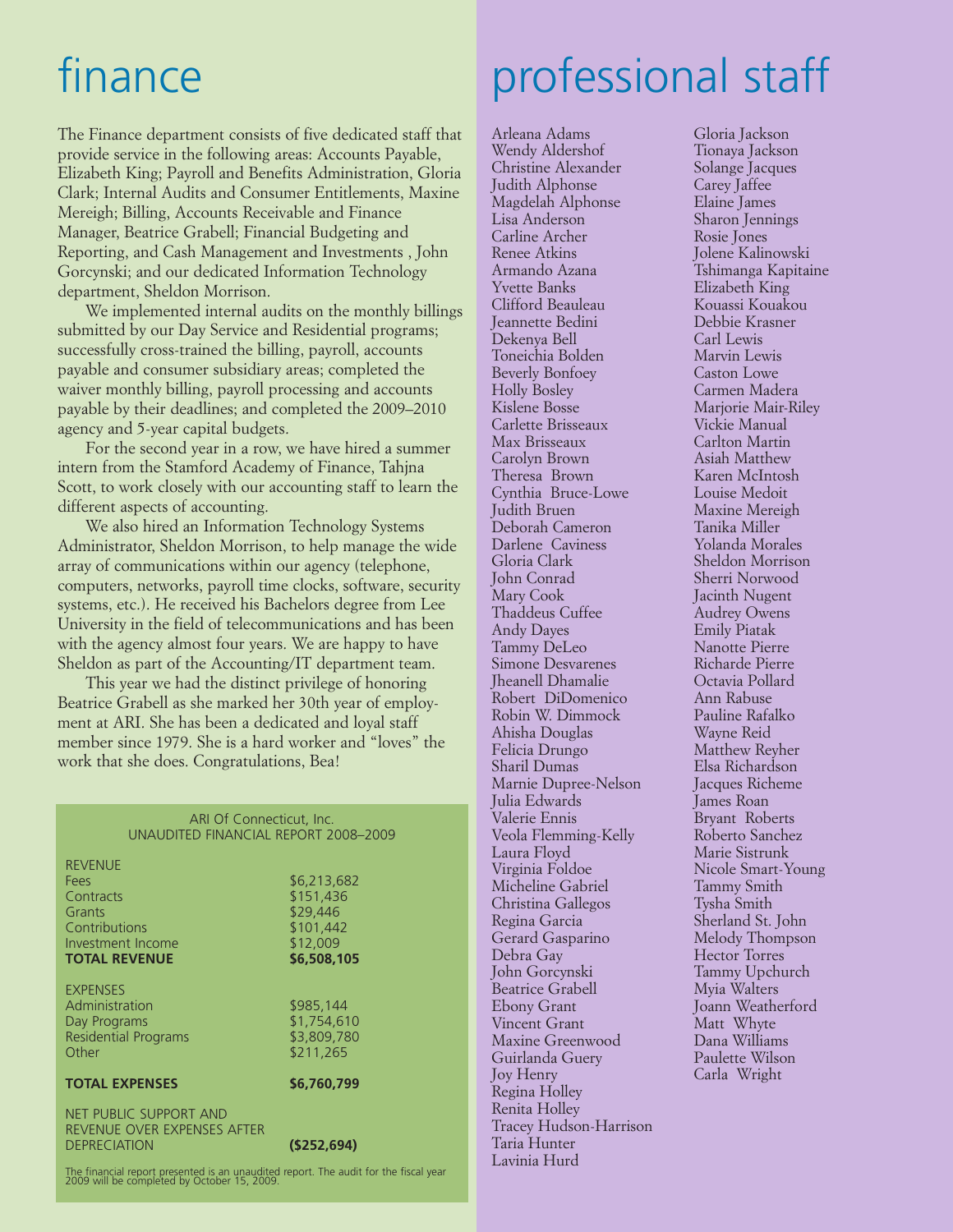### donations july 1, 2008 through june 16, 2009

Rocco and Carol Acierno *In Memory of Kenneth V. Arestia* Marc and Lori Adelsberg Steven and Martha Aigner Jennifer A. Akpapuna *In Memory of Kenneth V. Arestia* Mary Brenner<br>Ms. Wendy Aldershof *In Honor o* Mr. Nick Aldershof Mr. Sam Aldershof Ms. Elizabeth Alexander Jane and Stephen Alpert *In Memory of Stephen Grove* Ms. Shelly Altman Arline and Anthony Alves *In Memory of Antoinette Viggiano* American Auto Auction Inc. American Express Charitable Fund Vincent and Lurana Andrisani Anquillare, Roucco, Traester Barbara O. Anton Kathleen and Michael Apruzzese Barbara J. Apy<br>*In Memory of Kenneth V. Arestia*<br>Jean Mills Aranha, Esq.<br>*In Memory of Stephen Grove*<br>Rosalyn A. Arena<br>*In Memory of Nicholas & Jennifer Rose Arena* Jane K. and The Late Kenneth V. Arestia Rosario and Carmell Arestia *In Memory of Kenneth V. Arestia* Aristo Data Systems, LLC Ms. Barbara Aronica and Mr. Peter Buck *In Memory of Charles G. Hertz, M.D. In Memory of Stephen Grove* Mr. Herbert J. Ashe Mr. Samuel O. Akiwumi-Assani Atria, Inc. Axel Johnson Inc. Mr. Donald Axleroad Ms. Irene Ayoub Mr. Henry Baietto George and Susan Baker *In Memory of Kenneth V. Arestia* Kamalesh and Bharati Banerjee Chandan and Sara Banerjee Sunil and Susan Banerjee Bank of America Mr. Tal Barnea Marsha K. Bartram *In Memory of Stephen Grove* Ms. Sara Basson Mrs. Evelyn Bauer Ms. Rachel Baum Beardsley, Brown and Bassett Mr. Michael A. Beal Mrs. Mildred Beattie Clifford Beauleau Judith S. Becker *In Memory of Marcella & Peter Sedor* Joan Beirne *In Memory of Stephen Grove* Mrs. Patricia Belknap Ms. Janna H. J. Bellwin Benefit Planning Services, LLC Mrs. Neva Bennett George Bernardo *In Honor of Michelle Bernardo* Ms. Irma Bevans Ms. Helen Biordi Ms. Judy Bixby James Blake Bruce Blasnik Harry N. Bloch Wendy Bloch Dr. Paul and Lynda Bluestein *In Memory of Charles G. Hertz, M.D.* Bob's Discount Furniture Charitable Foundation Ralph J. Boccuzzi, Jr. Lynne and Ralph Boccuzzi *In Memory of Antoinette Viggiano* John and Eileen Boland Beverly Bonfoey James F. Bongo, Jr. Ms. Holly Bosley Nejra and Edin Botonjic Diane and Paul Bova Boys and Girls Club of Stamford Bradford Renaissance Portraits Corp. Herbert Bregman

John L. and Jeanine K. Brendler *In Memory of Charles G. Hertz, M.D.* Mr. and Mrs. Daniel Brenner

*In Memory of Christine Brenner* Jo Ann and Henry Brenner *In Memory of Charles G. Hertz, M.D. In Memory of Stephen Grove In Memory of Dr. Melvin Grove In Honor of Jo Ann & Henry Brenner* Adele J. Breslow *In Memory of Stephen Grove* Mr. and Mrs. Michael Bridge *In Memory of Harvey Gerowitz* Bridgeport Port Authority Carlette Brisseaux Ms. Joan Brode Ms. Lisa Brodlie *In Memory of Charles G. Hertz, M.D.* Hillary Brooke Creates Bruce Supply Corp. Mr. Richard T. Bruce *In Memory of Nancy Bruce* Ms. Judy Bruen *In Memory of Pauline & Eugene Bruen In Memory of Antoinette Viggiano In Memory of Charles G. Hertz, M.D. In Memory of Stephen Grove* Ms. Cyndi Burres Cacace Tusch Santagata Mrs. Marie Cahill The Honorable Robert and Mrs. Callahan *In Memory of James Coley* Michelle Campbell John and Karen Campbell Ms. Lindsay Carley Stephen and Felicia Carriero Ms. Preciosa Carneiro Mrs. Elsie Carretto Chuck Carroll Susan and Richard Carroll *In Memory of Kenneth V. Arestia* Elaine Carroll *In Memory of Charles G. Hertz, M.D.* Mr. and Mrs. Stephen Carriero *In Memory of Antoinette Viggiano* Kenneth and Cindy Carson Dr. and Mrs. Donald Case Casey Family Services Mrs. Maria Castellucci Catholic Daughters of America, Court of St. Mary's #82 Mrs. Darlene Caviness Ms. Georgianna Cecire Ms. Lorraine Cefalo Georgiana Cesarelli In Memory of Antoinette Viggiano<br>Mr. and Mrs. Harry Chen<br>In Memory of Kenneth V. Arestia<br>Mr. James J. Chirico<br>Mr. Chris Sh Choi<br>Mr. and Mrs. Anthony Ciaraldi<br>In Memory of Stephen Grove<br>Mr. Dominick M. Cingari Mr. Joseph Cipolla Citi Foundation Matching Gift Program City of Stamford Downtown Special Mrs. Kathleen Fawcett Mr. and Mrs. John Feighery, Jr. Services District *In Memory of Antoinette Viggiano* Edward J. and Maureen O. Clark Mrs. Mary J. Cleary Clifton Budd and DeMaria (Scott M. Wich) Anne and Charles Cochran, Jr. Ms. Rachel Cohen Catherine and Robert Cohen Gladys and Morton Cohen Dr. Martin and Mrs. Cohen *In Memory of Charles G. Hertz, M.D.* Mr. Daniel P. Colangelo Ms. Roxanne Colatrella *In Memory of Antoinette Viggiano* Ms. Allison Colby Lee Combrinck-Graham, M. D. *In Memory of Charles G. Hertz, M.D.* Jane Combrinck-Graham *on behalf of* Mark Combrinck-Hertz *In Memory of Charles G. Hertz, M.D.* Ms. Eva Marie Compolattaro Mrs. Phyllis Comrie Mr. and Mrs. Michael Considine Continental Coiffuers III Ms. Linda L. Condon Ms. Terri Condon Patricia and William Conway Mr. George Corsilia

Walter and Carole Ann Cortese John and Martina Costello Kyle Cox *In Memory of Kenneth V. Arestia* Creative Pension and Administration Helen and Darrel Croot Ms. Lenore De Csepel Thomas R. Cuddeback – TC-PCs Ms. Lynn Cuddy *In Memory of Antoinette Viggiano* Mr. John Curley Mr. Dick Cutler Ms. Claire Daly *In Memory of Richard F. Daly* Lewis and Betty Dana Karen and Joseph DeBartolo Michael and Marie DeBartolomeo *In Memory of Stephen Grove* D'Agostino Brothers Foreign Car Service, Inc. Ms. Marge DeBlasi Ms.Barbara Decker *In Memory of Charles G. Hertz, M.D.* Mr. and Mrs. Terence J. Degnan *In Memory of Kenneth V. Arestia* Jack DeGrado-Stamford Dental Group Tammy DeLeo Nick and Dores Del Guidia *In Memory of Kenneth V. Arestia* Joseph and Diane Del Priore Mrs. Marie A. Deragon *In Memory of Harry Deragon In Memory of Antoinette Viggiano* Mrs. Marie DeRubis *In Memory of Nunzie DePreta In Memory of Lewis DeRubis* Morli S. Desai *In Memory of Kenneth V. Arestia* Michel Di Capua *In Memory of Kenneth V. Arestia* Ms. Amy DiCarlo Dick's Sporting Goods<br>Dr. Robert J. DiDomenico Dr. Robert J. DiDomenico<br>Karen J. Dolan<br>Judith Dollenmayer and Barbara Page<br>Judith Dollenmayer and Barbara Page<br>*In Memory of Charles G. Hertz, M.D.*<br>John and Helga Downing<br>*In Memory of Charles G. Hertz, M.D.*<br>Draperies, Susan and Paul Duarte Ms. Margaret M. Duguay Economy Auto Body, Inc. Mr. Alan Edwards Julia Edwards Ms. Danielle Edwardson Mrs. Margaret Egan Ms. Roberta Eichler Ms. Ivy Eisenberg Mr. Izzy Eisenberg Richard English Ms. Norma Eselgroth Ms. Jeany Espinoza Mr. James Euchner Jill H.Evans *In Memory of Kenneth V. Arestia* Ms. Aisling Fagan Mr. and Mrs. Kenneth F. Fahan Mrs. Mary Fahey Fairfield County Community Foundation: *Sternbach Fund* Maurice and Carol Feinberg Family Robert and Elizabeth Hertz Joyce and William Filip *In Memory of Kenneth V. Arestia* Ms. Maria G. Fiori First County Bank First County Bank Foundation, Inc. Tamara and David Fischman *In Memory of Kenneth V. Arestia* Ms. Lynne Fite Flad Architects G. A. Fleet Associates, Inc. Mrs. Lucille Flynn Dawn and Greg Foltz *In Memory of Charles G. Hertz, M.D.* William Foster Tanya and Christopher Foxall Ms. Virginia Fraser Mr. John Frattaroli Steven Frederick Mr. Daniel Friedman *In Honor of Allan Sussman* Mr. and Mrs. Carl Friedman Mrs. Estelle Fruchtman *In Memory of Charles G. Hertz, M.D.* Josephine H. Gaipa Mrs. Noreen Gallagher

Foundation, Inc. [In Memory of Charles G. Hertz, M.D. State Representative Carlo Leone<br>In Honor of Mel & Denise Grove Mr. Robert P. Herzog [Mr. Ronald V. Lesko In Memory of Robert Gallagher, Jr.<br>In Memory of Robert Gallagher III<br>Joseph and Tracy Ganino<br>In Memory of Kenneth V. Arestia<br>Cathi and Benjamin Garrison *In Memory of Antoinette Viggiano* Mr. Gerard Gasparino *In Memory of Charles G. Hertz, M.D. In Memory of Maggie Fiore* Robert and Geraldine Gasparino Mr. Joseph W. Gelb Mr. and Mrs. Edward Gentile Andrew and Amy George Stephen and Antonia Gerard Ms. Joy L. Getzenberg *In Memory of Charles G. Hertz, M.D.* Cynthia and Jack Gilchrist *In Memory of John D. Bruce* Mrs. Janice Ginotti Dr. Marissa Girolamo and Staff at Stamford Podiatry *In Memory of Stephen Grove* Mr. Eric Glasband Ms. Rosemarie Glinka Nancy and David Gluck and Family *In Memory of Charles G. Hertz, M.D.* Carol N. Gluckman Hopkins *In Memory of Dr. Melvin Grove In Memory of Stephen Grove* Mrs. C. M. Golankiewicz Leo Gold, Esq. Mrs. C. M. Golans<br>Leo Gold, Esq.<br>Mr. Leonard Gold Mrs. Louise Goldenberg James Goldsmith Sandra and Robert Goldstein *In Memory of Antoinette Viggiano* Mr. John Gorcynski<br>*In Memory of Antoinette Viggiano*<br>*In Memory of Charles G. Hertz, M.D.*<br>Mrs. Beatrice Grabell<br>*In Memory of Charles G. Hertz, M.D.*<br>Clara M. Grande Ms. Irene Granelli<br>Ebony Grant Ebony Grant Harriett D. Gray Harriett D. Gray<br>Harriett D. Gray<br>Greater Hartford Community Foundation *Birdies for Charity* Green Art Plumbing Supply Co. Jane Grein Kenneth Griffin *In Memory of Al Sollo* Ms. Cynthia Griffith<br>*In Memory of Charles G. Hertz, M.D.<br>In Memory of Stephen Grove*<br>Mrs. Denise Grove<br>Charles A. Guinta<br>Charles and Rose Halper *In Memory of Stephen Grove In Memory of Dr. Melvin Grove* Jessie and Rosa Hano *In Memory of Charles G. Hertz, M.D.* Mr. George W. Harnik Harper International John and Joan Harrington Pat and Julie Healy *In Memory of Kenneth V. Arestia* Ms. Lina Heaslip Mrs. Gordon Hellman *In Memory of Charles G. Hertz, M.D.* Mary and Rob Henrikson *In Memory of Kenneth V. Arestia* JJ Henry Jennifer Hersh and Ayelet Wolf *In Memory of Kenneth V. Arestia* Ms. Barbara Hickey Doris A. Horan *In Memory of Frank Macari, Sr.* Peter and Jeanne Hosinski Ms. Adele Howe HPC Foodservice Hudson Valley Bank Mr. and Mrs. Thomas M. Hughey *In Memory of Charles G. Hertz, M.D.* Ms. Katherine Linnet Jonathan Lipschutz and Family *In Memory of Kenneth V. Arestia* Hyatt Regency Greenwich IBM North Castle *Nat'l Employee Charitable Contribution Campaign* IBM Technology Donation Program *Through United Way of Western Connecticut* Mrs. Helen J. Interlandi Ms. Joanne Iorio Christine Iovanne and A Mechanical Service, LLC Ms. Tionaya Jackson JCB Interiors Sari and Alan Jaffe *In Memory of Charles G. Hertz, M.D.*

*In Memory of David S. Jaffe* Brian Jenkins Sharon Jennings Jewish Community Endowment Foundation *The Nesin Charitable Trust Fund* Ms. Sue Johnson Ms. Monica Joyce Ms. Sheila M. Joyce Ms. Anne M. Joyce Ms. Jackie Judge KAF Manufacturing Ms. Jolene Kalinowski Mrs. Carol Kalter Ms. Andree Kaminsky *In Honor of Samantha Downing* Ms. Beatrice Kaminsky Marjorie Kappas Karp's Hardware Mr. Lewis L. Kasowitz Ms. Julia Kastner Mr. and Mrs. Robert J. Katzeff Ms. Sylvia Kaye James Keck Ms. Beth E. Keenan and Mr. Peter Megan F. Keller *In Memory of Kenneth V. Arestia* Ann and Gordon Keller *In Memory of Kenneth V. Arestia* Martha Davison Kelley *In Memory of Charles G. Hertz, M.D.* Sanford M. Kellogg Ms. Sophie Kenny Mr. Christopher A. Kehoe Mrs. Aarti Khosla Ms. Esther E. Kibbe Elizabeth King *In Memory of Stephen Grove* Debra Adler-Klein and Matthew Klein *In Memory of Mike & Yetta Adler* Knights of Columbus Council # 5833 Knights of Columbus Council # 41 Ms. Candy Knott<br>Maris and Harold Kobb<br>*In Memory of Charles G. Hertz, M.D.<br>Mary L. Kohnstamm<br>In Memory of Charles G. Hertz, M.D.*<br>Mr. Bob Kowaleski Ms. Gerry Kramer Mr. Howard Kraus Ms. Muriel A. Kubelle Mrs. Nancy B. Kucera Lynne M. Kuhn *In Memory of Dennis Murphy In Honor of Constance Murphy* Mr. Rushikesh Kulkarni Mrs. Ruth Kwartin Mr. Peter LaForte Audrey and Harry Lamborn In Memory of Kenneth V. Arestia<br>Jane Lancaster and Jane Schmidlapp<br>In Memory of Charles G. Hertz, M.D.<br>Joyce and James Land<br>In Memory of Charles G. Hertz, M.D.<br>Leon N. Lapine Charitable Residuary Trust Mark Lapine Susan and Lawrence Lapine Ms. Lyn Rosenbleeth Lavin *In Memory of Charles G. Hertz, M.D.* Ms. Joanne Leaman *In Memory of Charles G. Hertz, M.D.* Stew Leonard's Martin P. Levine Mr. and Mrs. Bernard Levy Jackson Lewis LLP Mr. Anthony Liberatore Liberty Mechanical Contractors Caroline M. Libra *In Memory of Kenneth V. Arestia In Memory of Antoinette Viggiano* Ms. Bela Liptak Ms. Graziella M. Lisi Joanne Liu *In Memory of Kenneth V. Arestia* Mr. and Mrs. James M. Locker Mr. David Lockyer John and Peggy Loehr Susan and Anthony Loglisci Mr. and Mrs. Joseph Lombardi *In Memory of Frank Macari, Sr.* Carmine and Laurie Longo Lonsdale Elevator, Inc. Corrine Lotstein *In Memory of Stephen Grove continued*